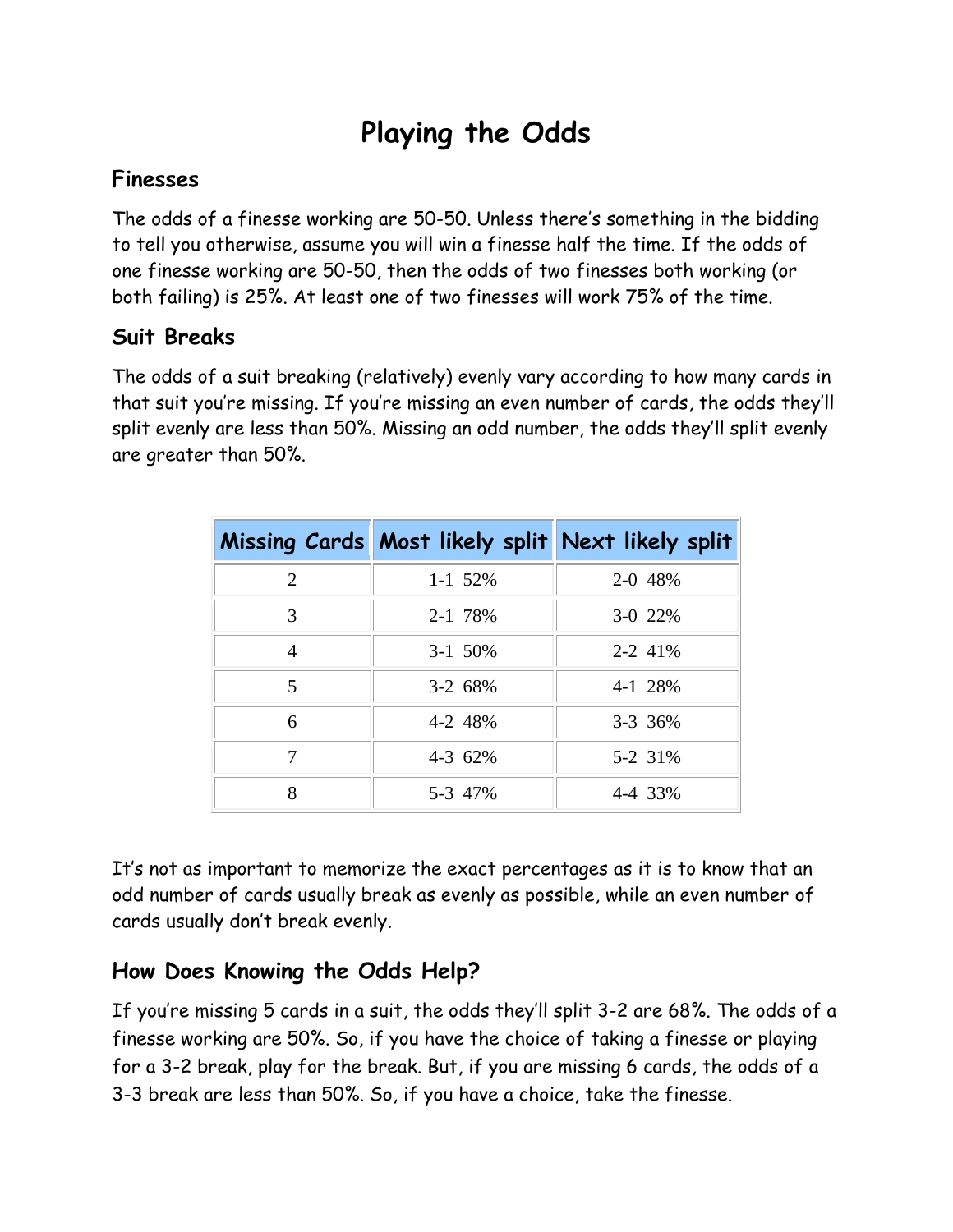#### **What About the Bidding?**

Of course, the basic odds and percentages assume that nothing is known about the opponents' hands. In many cases, the bidding will have revealed information about suit lengths and indicate the likely location of high cards.

If an opponent has doubled or bid (other than preemptively), (s)he's more likely to have missing honors.

If an opponent has bid a long suit, (s)he's more likely to be short in other suits.

The opponent with greater length in a suit is more likely to hold a specific card in that suit.

#### **Eight Ever; Nine Never**

The odds-on play with nine cards in a suit missing the queen is to play for the drop. With eight cards in the suit, the odds favor finessing for the queen.

#### **The Law of Restricted Choice**

If a card played by an opponent may have been played by choice or necessity, it is more likely to have been played by *necessity*. So if you lead a suit in which you're missing two touching honors and an opponent unexpectedly plays one of the missing cards, the odds are that (s)he doesn't have the other missing card*.*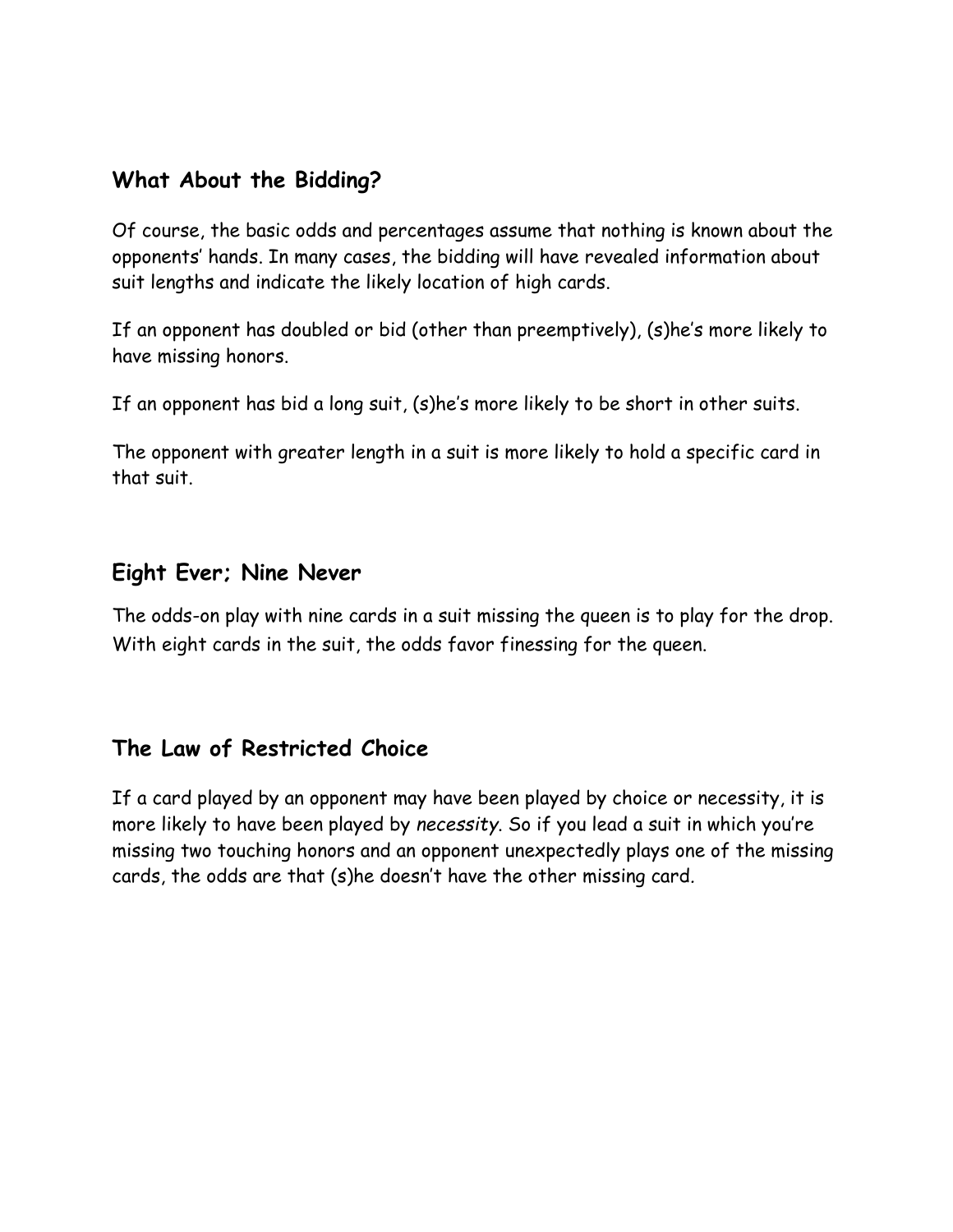### **Miscellaneous Bridge Probabilities**

- Probability that either partnership will have enough to bid game, assuming a 26+ point game = 25.29% (1 in 3.95 deals)
- Probability that either partnership will have enough to bid a small slam, assuming a 33+ point slam = .70% (1 in 143.5 deals)
- Probability that either partnership will have enough to bid a grand slam, assuming a 37+ point grand slam = .02% (1 in 5,848 deals)

Number of possible deals =  $52!/(13!)^4$ = 53,644,737,765,488,792,839,237,440,000

Odds against being dealt a hand with 37 HCP (4 Aces, 4 Kings, 4 Queens, and 1 Jack) = 158,753,389,899 to 1

Odds against being dealt a perfect hand (13 cards in one suit) = 169,066,442 to 1

Odds against a Yarborough = 1827 to 1

Odds against being dealt a hand with no Aces = 2 to 1

Odds against being dealt four Aces = 378 to 1

Odds against being dealt at least one singleton = 2 to 1

Odds against having at least one void = 19 to 1

Odds that no players will be dealt a singleton or void = 4 to 1